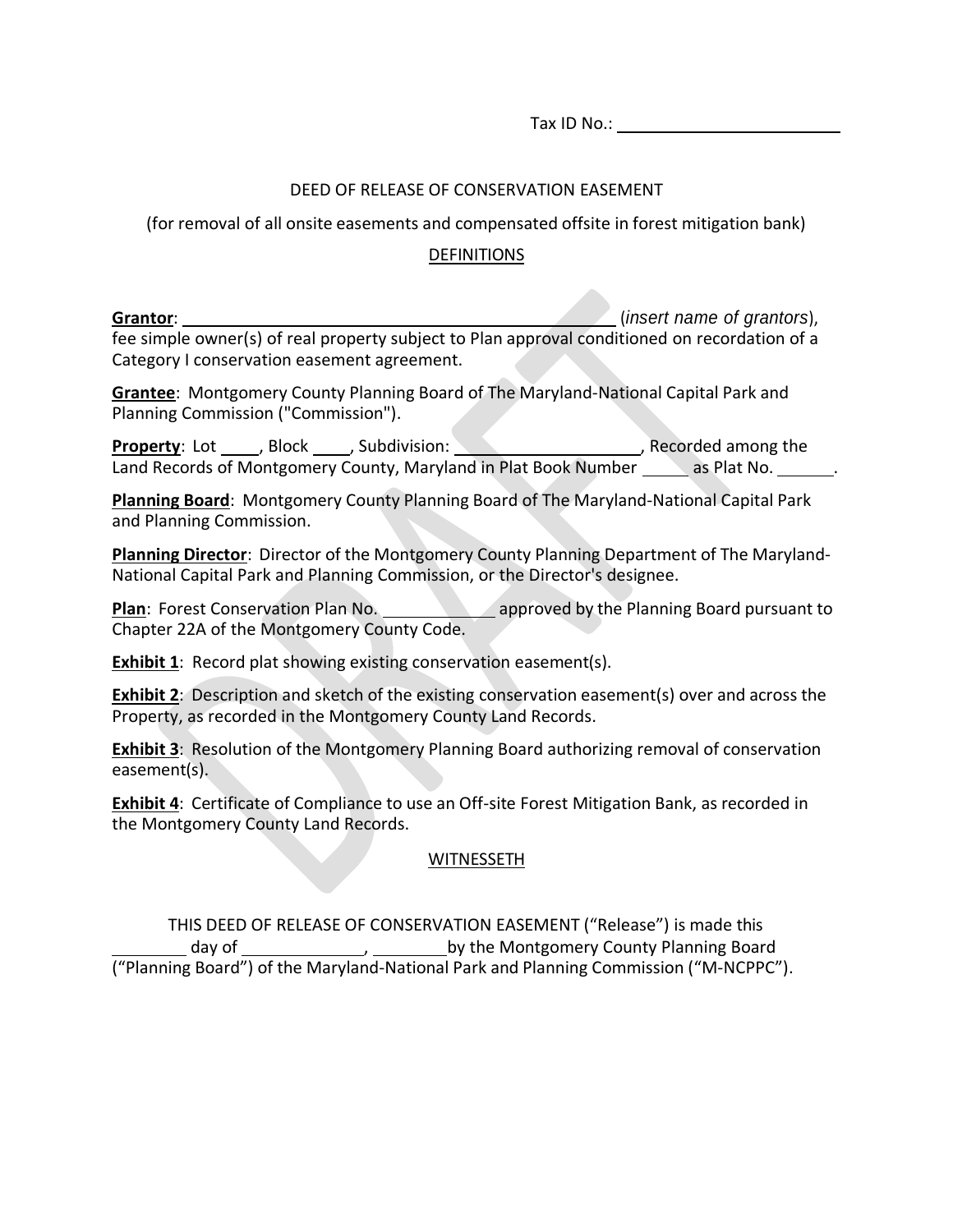Page 2

WHEREAS, in conjunction with (*insert parent plan type and plan number such as preliminary plan 120250110*) known as (*insert original plan name*) the Grantor granted a Conservation Easement to the Commission as shown on Plat , Exhibit 1

attached hereto and incorporated by reference into the terms of this agreement; and WHEREAS, the conservation easement was recorded in the Land Records of Montgomery County at (*insert book and page number of* 

*conservation easement*) ("Conservation Easement"), on \_\_\_\_\_\_\_\_\_\_\_\_ (*insert day conservation easement was recorded in land records*), Exhibit 2 attached hereto and incorporated by reference into the terms of this Agreement; and

WHEREAS, the Conservation Easement affected Property in the Subdivision known as ,such the Property being the same as the real property located at  $\overline{\phantom{a}}$  ; and

WHEREAS, on (*insert mailing date of the Planning Board's resolution authorizing the release of the easement*), by MCPB Resolution No. , attached hereto as Exhibit 3 and incorporated by reference, the Planning Board approved a forest conservation plan amendment associated with plan number  $\sim$  , including the removal of (*include amount of easement to be permanently released*) acres of the Conservation Easement on the Property subject to the purchase of forest mitigation bank credit in an M-NCPPC approved off-site forest bank; and

WHEREAS, the required mitigation was accomplished through the purchase of the required forest credits as certified by the Montgomery County Planning Department staff in the Certificate of Compliance recorded on (*date*) in the Land Records of Montgomery County at (*insert book and page no. of Certificate of Compliance*), attached hereto as Exhibit 4 and incorporated by reference.

NOW, THEREFORE, in consideration of the above provisions and other consideration, the receipt and sufficiency of which are hereby acknowledged, the Commission does hereby release the **conservation** acres (indicate the amount of conservation easement that *will be permanently released*) of Conservation Easement located on the Property.

WITNESS, the following signatures and seals on the day and year first above written.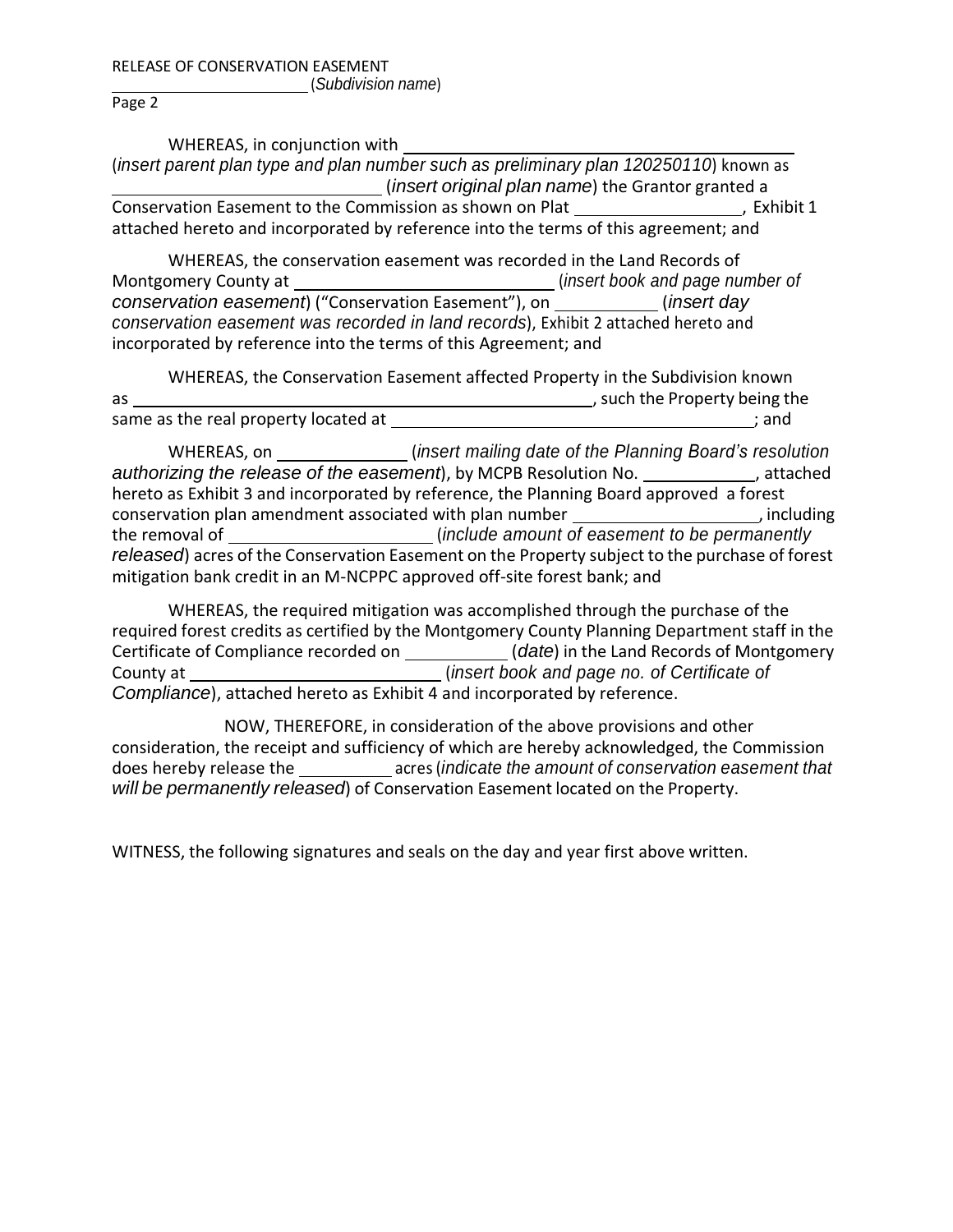Page 3

# ATTEST: THE MARYLAND NATIONAL CAPITAL PARK AND PLANNING COMMISSION

Gavin Cohen Secretary-Treasurer Asuntha Chiang-Smith Executive Director

> Approved for Legal Sufficiency M-NCPPC Office of the General Counsel

# NOTARY STATEMENT

State of Maryland

County of

On this day of , before me, the undersigned individual, personally appeared Asuntha Chiang-Smith, who acknowledged to be the Executive Director, of Maryland National Park and Planning Commission, and that as such being authorized to do so, executed the foregoing instrument for the purposes therein contained.

IN WITNESS WHEREOF, I hereunto set my hand and official seal.

**SEAL** Signature of notary public

My commission expires